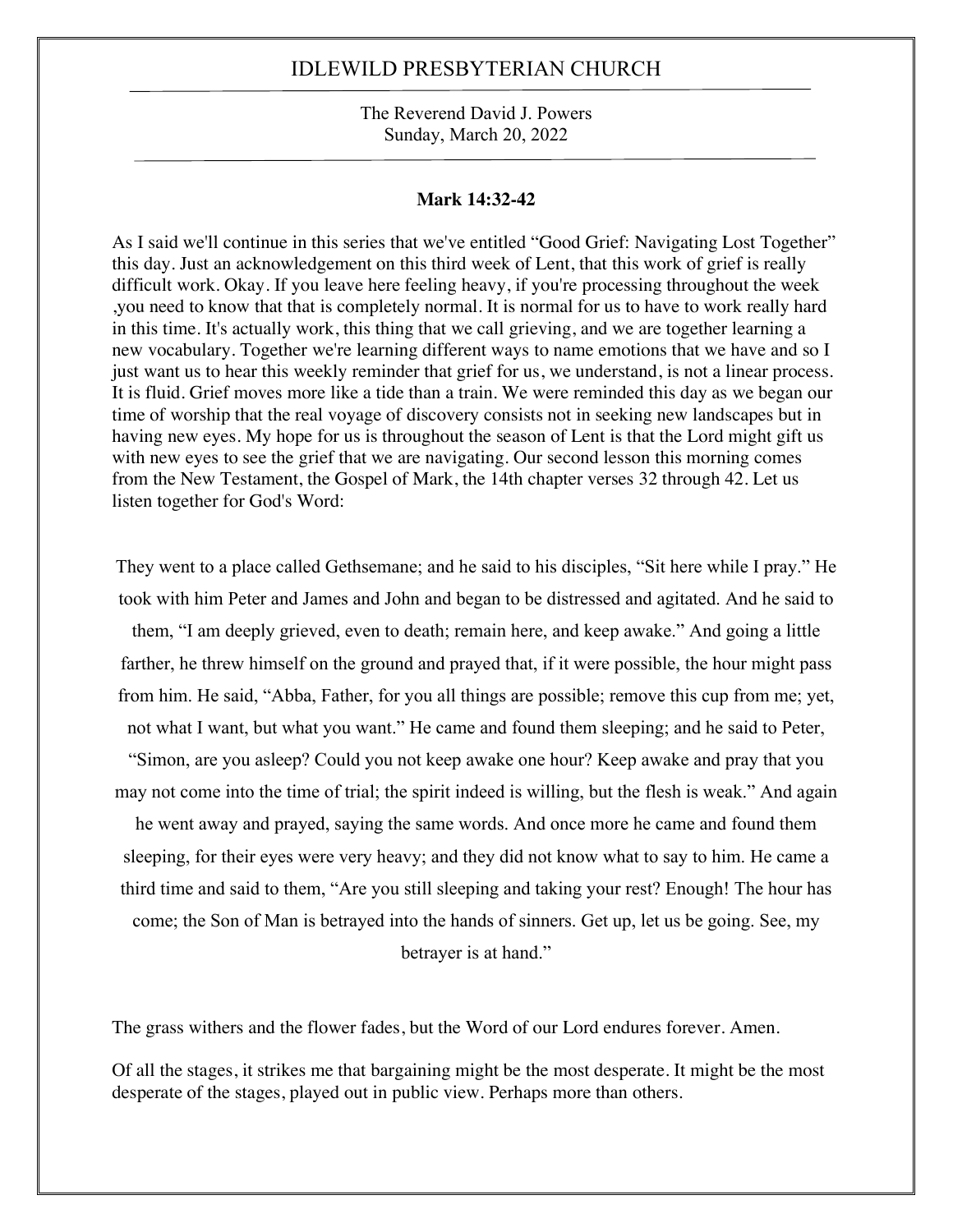The Reverend David J. Powers Sunday, March 20, 2022

we get used to bargaining pretty early in life. We barter with our parents, or even our siblings if they'll listen to us. We make promises and bargain with Go even.

Early on, bargaining is a way for us to claim some type of power with questions like 'what if.' Bargaining. at its root, is a way for us in the midst of grief to claim some type of control because it turns out that, for us humans, when pain and loss are involved, we want a plan. I sat down with Angela Kelly before this sermon series began, and that was one of the things that she reiterated to me. She said, " when we are experiencing grief and pain and loss. we need a plan. It's part of what our heart and mind want because our mind, in grief, is wrestling with the truth. It is trying to let go of one reality and make room for another."

In this most desperate of stages, we meet Jesus in this garden on this dark night, and we get what , perhaps, is one of the most vulnerable scenes in all of scripture from Jesus.

Mark actually tells it more purposefully than some of the other gospels, but what we have is Jesus in anguish and anxiety. He needs to go off and pray in a place that he probably knows pretty well, actually. He needs to take a couple friends with him. That's important to him. Peter and James and John come along all the way to the garden. He leaves them, and he goes just a few steps past and falls to his knees in anxiety. He falls to his knees in grief. Jesus is wrestling with the reality of what he knows is to come.

It strikes me in this particular scene, we'll get to the disciples falling asleep, we'll get to Peter and James and John not staying awake, but at least, at the beginning, there's a lesson for us in how we accompany people in grief. You just need to walk with people. You actually don't need to say anything. Sometimes people just need you to be adjacent to their pain and their grief. They don't need you to call them every day, text them every day, show up at their house all the time. They just need to know that you're there. That's what Jesus seemed to need on that night. He didn't need his friends there when he fell to his knees and prayed 'Abba, Father," but he did need them real close by. I think that's an important lesson for us. He takes his friends, leaves them just a few steps behind, falls to his knees

and he prays "That if it is possible" he might be spared the time of suffering. Mark says that Jesus said this prayer, "Abba, Father, for you all things are possible. Take this cup of suffering away from me; however, not what I want; but what you want."

Not my will, but yours. Other translations would describe it three times. He prays this prayer, scripture says, three times. He takes this petition before God, this attempt at negotiation. Turns out Abraham is a good forerunner for us going back and forth with God .will you clear the city if there are 50 innocent people?

No. How about 45? I'll hold off. 40. 25. 10.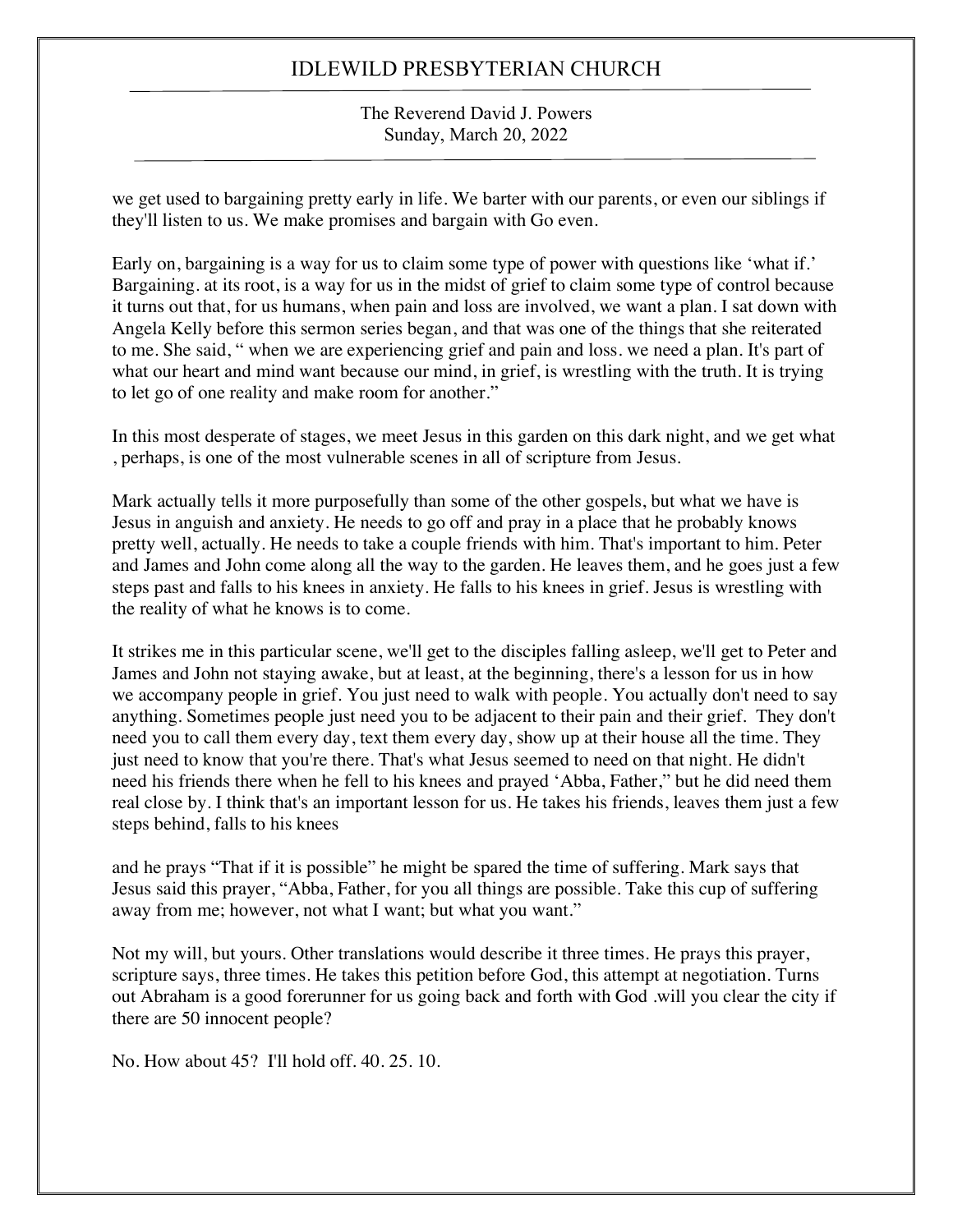The Reverend David J. Powers Sunday, March 20, 2022

When the early church fathers give this example of what it looks like to go back and forth, to negotiate, to bargain with God, and Jesus does it three times, I get to the end of that Genesis text and i think, God must have been losing patience. But here, in this garden, God listens attentively to God's Son.

If you can take this cup of suffering away from me. Please.

But not my will, your will. Not what I want, what you want.

Our bargaining doesn't necessarily look like this bargaining of Jesus in a dark garden, but it can feel that way. It can feel like we've come right up to suffering. We've had a couple friends come along with us if we're lucky, and then we fall to our knees, we say if this doesn't have to happen,

take it away. If i don't have to feel this pain of this loss, remove it. Perhaps we asked three times or 300 times on our journeys of grief. Our bargaining looks a little different. It often is exemplified by two simple questions, what if, and, if only. We have bargaining that asks the what-if question in all sorts of different parts of our lives. The what ifs of a marriage that has ended in divorce. what if what if we had gone to counseling earlier.

What if I'd spoken more clearly my needs earlier? What if I hadn't put up with that behavior earlier?

Or when we lose a loved one. What if i would have gotten them into a better facility? What if i would have advocated for them more in the hospital? What if i would have put my foot down earlier and said you're going to the doctor as you're not feeling normal?

Or the if only a parenting.

If only we had stepped in sooner, chosen a different activity or a school?

If only we had taken that that car away from them earlier?

If only we hadn't given in. The if onlys, the what ifs, are excruciating,

but they are the bargaining that we do. If i had done this, maybe the cup would have been taken away. What if I had done this, and the cup would have been taken away. We imagine, in our pain, that we even still have some control there.

About a year ago from this pulpit told the story of my sister. She passed three years ago complications related to eating disorders and alcoholism. If you've walked with someone who's navigated addiction, then you know that is a difficult road to walk. If they've invited you to be their companion to the garden on a dark night of their soul, then you know how taxing it can be. Maybe you've even fallen asleep. If you've walked that road with somebody, then you know what it's like to bargain. Bargain with them and bargain with God.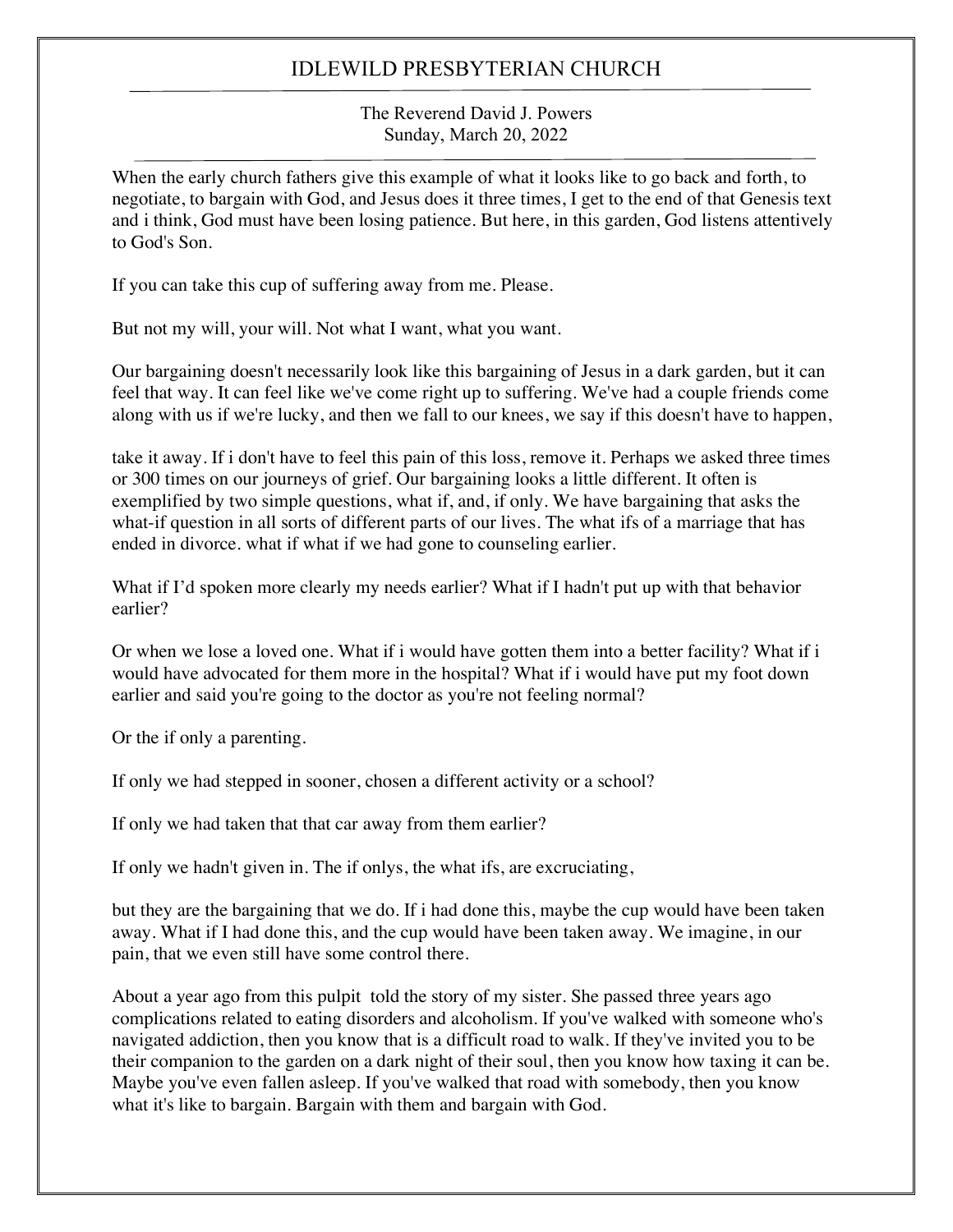The Reverend David J. Powers Sunday, March 20, 2022

I had been ordained as a minister of the word and sacrament for a month when i got a call from the consulate in Cancun.

I answered the call. It was a friend of my sisters. They had left a few days earlier to enjoy a beach vacation. Something had happened and the confidant was there to tell me through the voice of my friend that my sister was in a hospital ICU. She had been intubated and was nonresponsive. Now I was only a month into ordained ministry, didn't have any extra money in my bank account, my dad wasn't able to fly or to leave the country, so I had to get a plane ticket, cash in my miles, and hop a plane to Cancun. I was going to be for her her next of kin whatever that was going to mean. All I knew is that she had been rushed to the hospital earlier that day and was not responding to care. I boarded a flight in Atlanta, and I took off across the Gulf of Mexico down across southern Georgia, then across the Gulf of Mexico, down to Cancun.

I had one of the worst seats in the plane. Iwas all the way in the back.

I leaned my head against the window .I'm an aisle sitter, but it was the only seat left. I leaned my head against the window and watched as the sun began to set, and I started bargaining with God.

God, if you will just bring her back from this particular situation. I don't know what's going on. If you'll just pull her off of that ventilator, we're going to get her help. We're going to make sure that she goes to that intensive inpatient that she hasn't wanted to go to, that we haven't been able to push her to. We're going to make sure that happens.

Then the if only' s. If only i talked to her 10 years ago when she got drunk at the Christmas Party.

If only I had paid attention when she shuffled her food around on her plate and said something.

The what ifs and the if onlys are excruciating when we are bargaining with God. I lean my head against the window of that plane and just started crying, and the sun started to set. If you watched the sun last night set over the river and you saw it turn orange and purple, it was gorgeous.

God this thing. It was actually physics and God all the same time, right. The entire length of the ride, the sunset, the speed of the plane, and the speed of the earth's rotation synced up, and so i got an hour-long sunset .A rainbow makes its way across the sky. As we're getting close to Cancun, all I can feel as I'm crying is the sense that I do not know what's going to happen. but I do know that God is present there. I land and go to the hospital.

Ultimately, she would come off of that that breathing apparatus. I would be her companion as she flew back to the states.

The trouble is with bargaining that while we try to have power, we can't avoid the pain.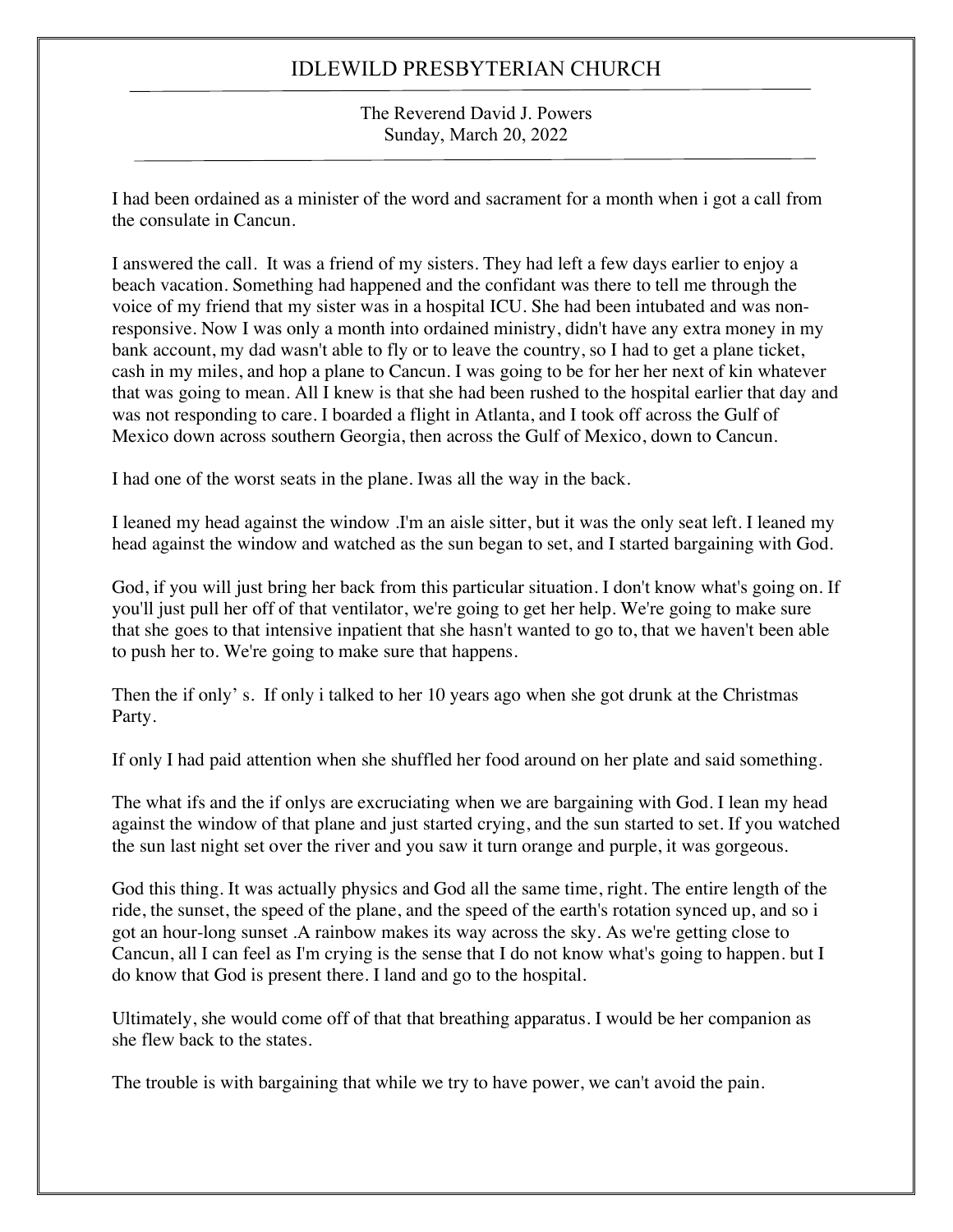The Reverend David J. Powers Sunday, March 20, 2022

That's the hard part about grief, and about this stage in particular. When we try to claim power, which is a very normal human thing for us to do, the truth and the reality is that we cannot avoid the suffering when we are grieving loss. when we are grieving death.

We have to at some point come to grips with that pain.

If we are looking for the good news amongst this stage of bargaining, then we have to first acknowledge this difficult truth. That as the people of God, even as the people of God, we can't avoid hurt. We can't avoid pain. Those are the difficult truths. Here's the gospel truth. Jesus knows our hurt. Jesus knows our pain, maybe even particularly, in this stage of bargaining. Jesus knows our grief, and that means that we're not alone in wanting to avoid the pain. It also means that we're not alone in experiencing that pain.

Your inability to avoid the pain of loss doesn't mean that God isn't present with you, even more than that, in this season of Lent, we have 40 days to remind ourselves that God is fully present in pain and in loss, on teary plane rides, and on drives across the state to meet loved ones.

God is in the midst and present in our pain and in our loss. The Gospel truth is expressed beautifully by Kate Bowler. She puts it this way. As Christians, we choose to love a God who dies."

Admittedly, it's a peculiar bit of good news. It's a peculiar choice on our part, but it's good news because it means that we worship God who willingly joins us in our loss. Like Jesus, we need people to accompany us on our journey of grief. We need people to sit close by and keep vigil for us in this Lenten season. Part of our job actually is to link arms with people that we love and stare down the abyss of grief together.

To take flight or to sit beside to be companions, even as our loved ones even as we bargain with the divine

Kate Bbowler is one of my favorite authors. I commend all of her work to you.

She has one particular work, *Everything Happens for a Reason and Other Lies I Loved*. It's a beautiful indictment of easy answers from the church.

She wrote a blessing in the beginning of the season of lent a blessing for when you mourn what could have been:

*Blessed are you, friend, sitting among the shards of what could have been. It is broken now, that dream you loved, and it has spilled out all over the ground. Blessed are you, dear one, letting your eyes look around and remember all the hope your dream once contained. All the love. All the beauty. Blessed are you, telling your tears they can flow. Telling your anger it can speak.* Blessed are you when mourning is the holy work of the moment, for it speaks of what is real.